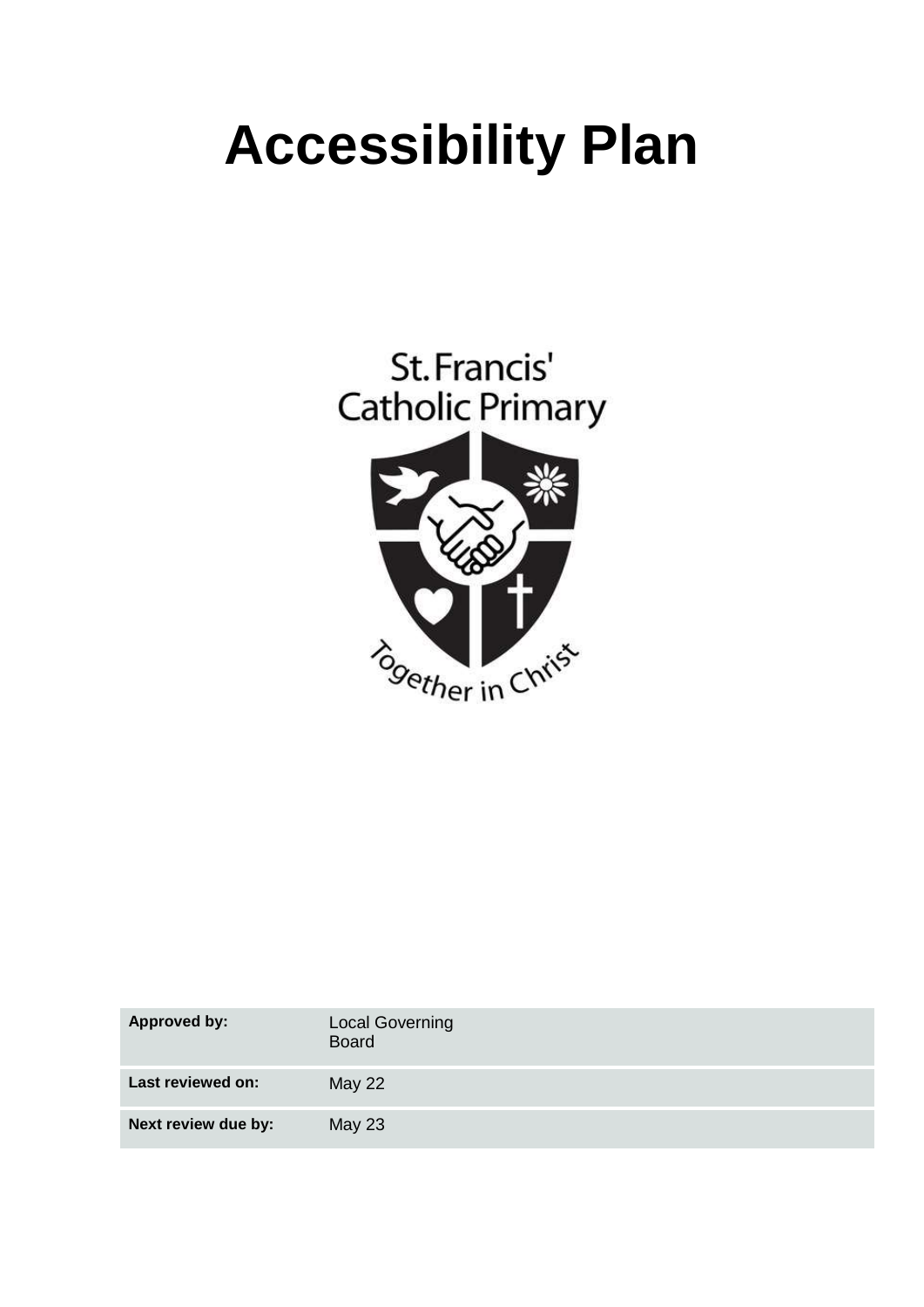#### **Aims of the Accessibility Plan**

This plan outlines how St Francis' Catholic Primary School aims to improve access to education for pupils with disabilities as required by the planning duties in the Equality Act 2010. A person has a disability if they have a physical or mental impairment that has a substantial and long-term adverse effect on their ability to carry out normal day-to-day activities.

This plan aims to:

- Increase the extent to which pupils with disabilities can participate in the curriculum.
- Improve the physical environment of the school to enable pupils with disabilities to take better advantage of education, benefits, facilities and services provided.
- Improve the availability of accessible information to pupils with disabilities.

The above aims will be delivered within a reasonable timeframe, and in ways which are determined after taking into account pupils' disabilities and the views of parents and pupils.

The local governing board also recognises its responsibilities towards employees with disabilities and will:

- Monitor recruitment procedures to ensure that individuals with disabilities are provided with equal opportunities.
- Provide appropriate support and provision for employees with disabilities to ensure that they can carry out their work effectively without barriers.
- Undertake reasonable adjustments to enable staff to access the workplace.

The plan will be resourced, implemented, reviewed and revised in consultation with:

- Pupils' parent.
- The headteacher and other relevant members of staff
- Governors

This plan is reviewed every three years to take into account the changing needs of the school and its pupils. The plan is also reviewed where the school has undergone a refurbishment.

#### **The accessibility audit**

- 1. The governing board will undertake a regular Accessibility Audit every 3 years
- 2. The audit will cover the following three areas:
	- **Access to the curriculum** the governing board will assess the extent to which pupils with disabilities can access the curriculum on an equal basis with their peers.
	- **Access to the physical environment** the governing board will assess the extent to which pupils with disabilities can accessthe physical environment on an equal basis with their peers.
	- **Access to information** the governing board will assess the extent to which pupils with disabilities can access information on an equal basis with their peers.
	- 1. When conducting the audit, the governing board will consider all kinds of disabilities and impairments, including, but not limited to, the following:
	- **Ambulatory disabilities** this includes pupils who use a wheelchair or mobility aid
	- **Dexterity disabilities** this includes those whose everyday manual handling of objects and fixtures may be impaired
	- **Visual disabilities** this includes those with visual impairments and sensitivities
	- **Auditory disabilities** this includes those with hearing impairments and sensitivities
	- **Comprehension** this includes hidden disabilities, such as autism and dyslexia
	- 1. The findings from the audit will be used to identify short-, medium- and long-term actions to address specific gaps and improve access.
	- 2. All actions will be carried out in a reasonable timeframe, and after taking into account pupils' disabilities and the preferences of their parents.
	- 3. The actions that will be undertaken are detailed in the following sections of this document.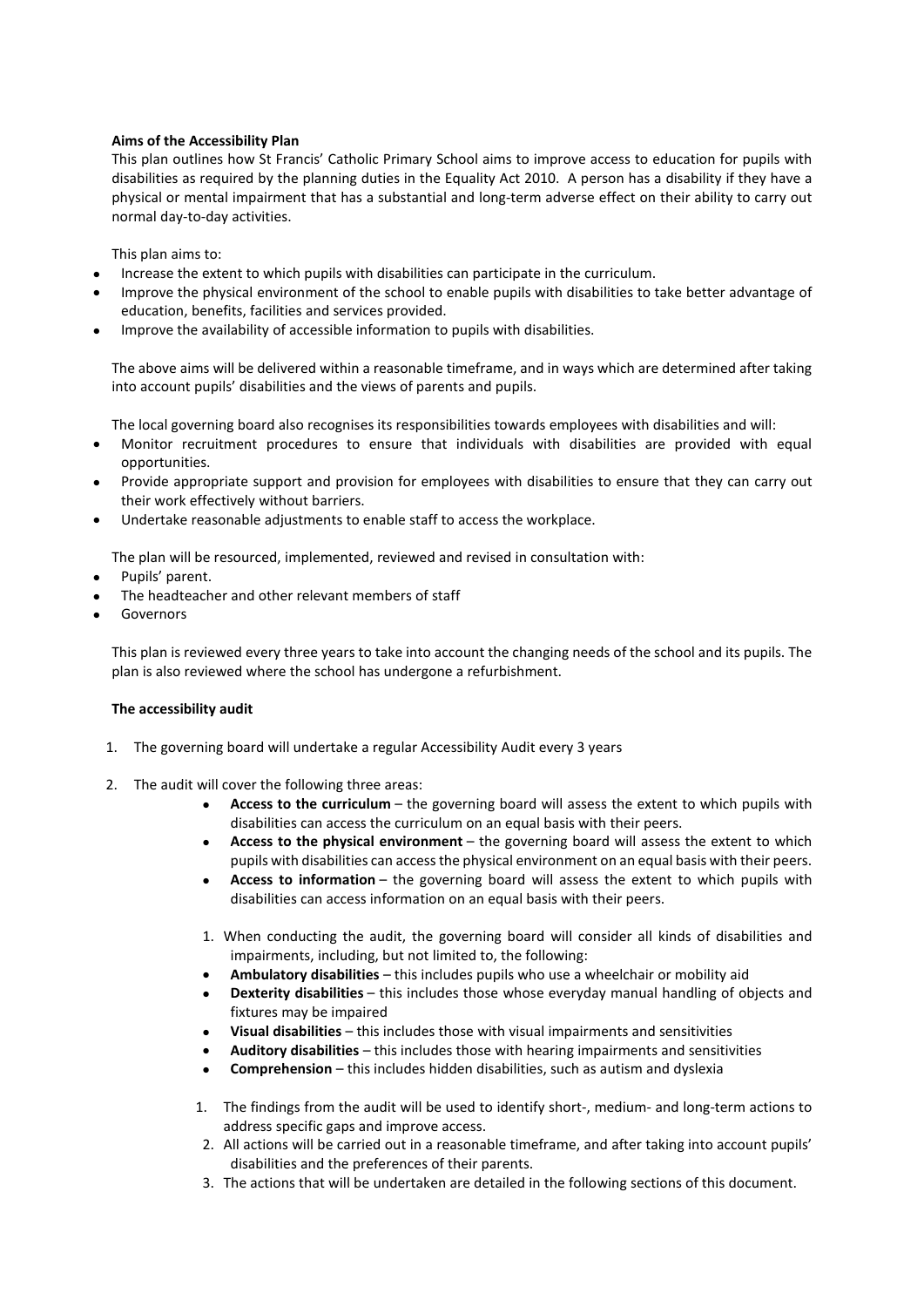## Access to Curriculum – action plan

| <b>Target</b>                                                                                       | <b>Who</b>   | <b>Timescale</b>                        | <b>Outcomes / Success Criteria</b>                                                                                                                      | <b>Complete</b>                                                                                                |
|-----------------------------------------------------------------------------------------------------|--------------|-----------------------------------------|---------------------------------------------------------------------------------------------------------------------------------------------------------|----------------------------------------------------------------------------------------------------------------|
| Learning aids to be<br>produced                                                                     | <b>SENCO</b> | Ad hoc                                  | Resources from whole school<br>training made and available<br>for use e.g. dyslexia friendly<br>resources and resources for<br>visually impaired pupils | In line with<br>current pupils<br>needs                                                                        |
| Intervention training for<br>support staff                                                          | <b>SENCO</b> |                                         | Support staff able to work<br>with increased knowledge<br>and provide appropriate<br>resources for pupils                                               | In line with<br>current needs                                                                                  |
| Termly learning support<br>meetings to take place<br>to assess and address<br>pupil needs.          | <b>SENCO</b> | Via annual<br><b>EHCP</b><br>assessment | Pupil needs reviewed and<br>being addressed.                                                                                                            | In line with pupils<br>personal plans                                                                          |
| Training for teachers on<br>differentiating the<br>curriculum for disabled<br>children as required. | Headteacher  | Ad hoc                                  | Teachers are able to more<br>fully meet the requirements<br>of disabled children's needs<br>with regards to accessing the<br>curriculum.                | Yes                                                                                                            |
| Staff trained to meet<br>individual medical needs<br>of pupils where<br>applicable.                 | Headteacher  | Ad hoc                                  | Staff completed training for<br>specific needs.                                                                                                         | Epi pen training<br>and diabetes<br>awareness<br>training for<br>relevant staff in<br>line with pupil<br>needs |

## Access to the Physical Environment – action plan

| <b>Target</b>                                                          | <b>Who</b>  | <b>Timescale</b> | <b>Outcomes / Success Criteria</b>                                   | <b>Complete</b> |
|------------------------------------------------------------------------|-------------|------------------|----------------------------------------------------------------------|-----------------|
| Ensure each area of the<br>school has wheelchair<br>access and egress. |             |                  | The environment is adapted to<br>the needs of pupils                 | Yes             |
| Develop a disabled<br>access toilet                                    | Headteacher |                  | A disabled access toilet<br>available safe place                     | No              |
| Emergency systems to<br>have visual alarms                             | Headteacher |                  | Visual alarms fitted                                                 | Yes             |
| All new internal doors<br>accessible for<br>wheelchair users.          | Headteacher |                  | Headteacher<br>Newly installed doors to be<br>wheelchair accessible. | Yes             |